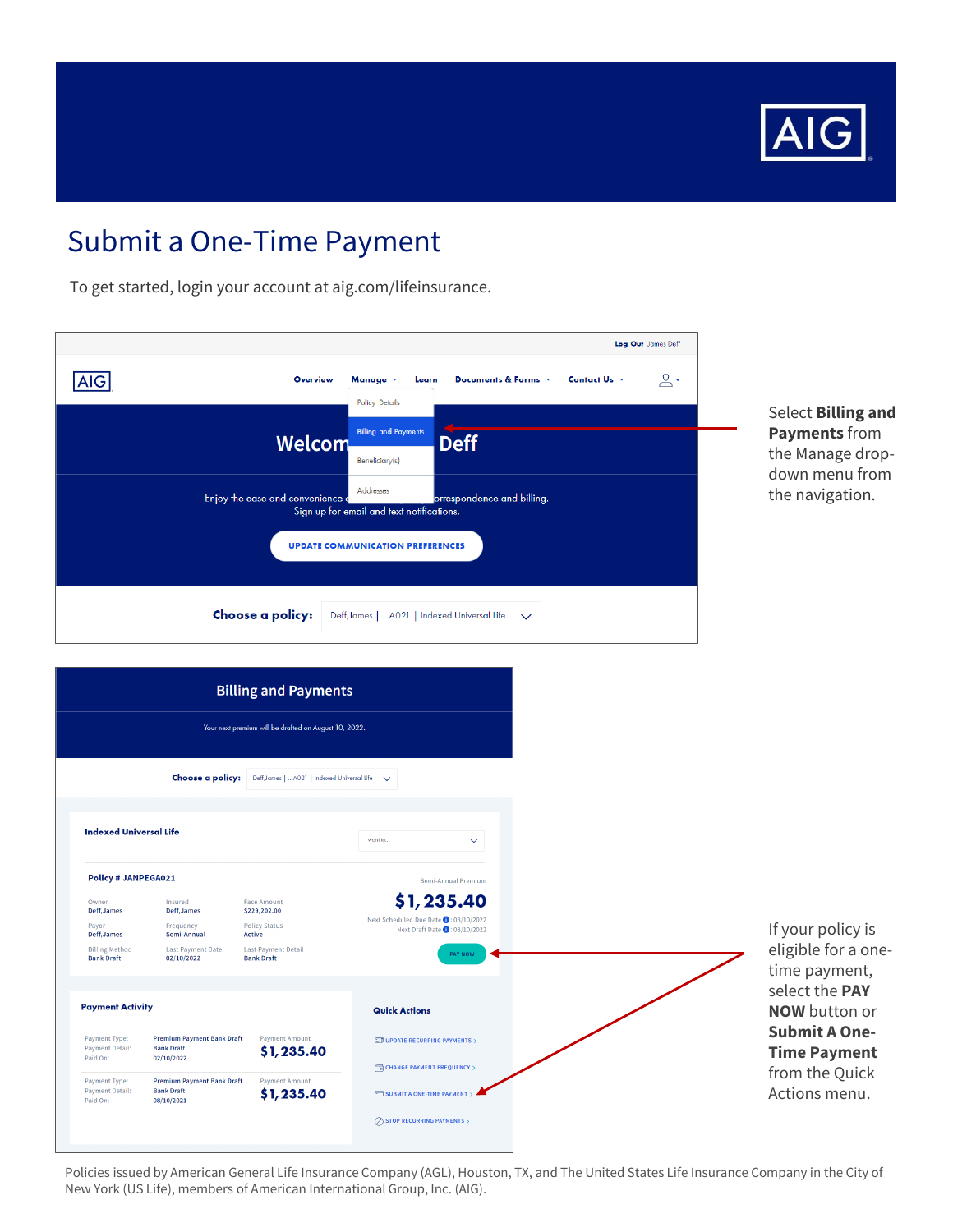Page 2 of 5

|                                                                                                                                                                                                                                                                                                                                                                                                                                                                                                                                                                                                                                                                                                                                                                                                                                                                                                                                                                                                                                                                                                                                                                                                                                                                                                                                                                                                                                                                                                                                                                                                                                                                                                                                                                                                                                                                                                                                                                                                                                                                                                                                                                                                                                                                                                                                                                                                                                                                                                                                                                                                                                                                                                                                                                                                                                                                                                                                                                                                                                                                                                                                                                                                                                                                                                                                                                                                                                                                                                                                                                                                                                                                                                                                                                                                       | <b>Submit a One-Time Payment</b> |           |                                                                                               |
|-------------------------------------------------------------------------------------------------------------------------------------------------------------------------------------------------------------------------------------------------------------------------------------------------------------------------------------------------------------------------------------------------------------------------------------------------------------------------------------------------------------------------------------------------------------------------------------------------------------------------------------------------------------------------------------------------------------------------------------------------------------------------------------------------------------------------------------------------------------------------------------------------------------------------------------------------------------------------------------------------------------------------------------------------------------------------------------------------------------------------------------------------------------------------------------------------------------------------------------------------------------------------------------------------------------------------------------------------------------------------------------------------------------------------------------------------------------------------------------------------------------------------------------------------------------------------------------------------------------------------------------------------------------------------------------------------------------------------------------------------------------------------------------------------------------------------------------------------------------------------------------------------------------------------------------------------------------------------------------------------------------------------------------------------------------------------------------------------------------------------------------------------------------------------------------------------------------------------------------------------------------------------------------------------------------------------------------------------------------------------------------------------------------------------------------------------------------------------------------------------------------------------------------------------------------------------------------------------------------------------------------------------------------------------------------------------------------------------------------------------------------------------------------------------------------------------------------------------------------------------------------------------------------------------------------------------------------------------------------------------------------------------------------------------------------------------------------------------------------------------------------------------------------------------------------------------------------------------------------------------------------------------------------------------------------------------------------------------------------------------------------------------------------------------------------------------------------------------------------------------------------------------------------------------------------------------------------------------------------------------------------------------------------------------------------------------------------------------------------------------------------------------------------------------------|----------------------------------|-----------|-----------------------------------------------------------------------------------------------|
|                                                                                                                                                                                                                                                                                                                                                                                                                                                                                                                                                                                                                                                                                                                                                                                                                                                                                                                                                                                                                                                                                                                                                                                                                                                                                                                                                                                                                                                                                                                                                                                                                                                                                                                                                                                                                                                                                                                                                                                                                                                                                                                                                                                                                                                                                                                                                                                                                                                                                                                                                                                                                                                                                                                                                                                                                                                                                                                                                                                                                                                                                                                                                                                                                                                                                                                                                                                                                                                                                                                                                                                                                                                                                                                                                                                                       |                                  |           | ← Back To Billing & Payments                                                                  |
| Indexed Universal Life                                                                                                                                                                                                                                                                                                                                                                                                                                                                                                                                                                                                                                                                                                                                                                                                                                                                                                                                                                                                                                                                                                                                                                                                                                                                                                                                                                                                                                                                                                                                                                                                                                                                                                                                                                                                                                                                                                                                                                                                                                                                                                                                                                                                                                                                                                                                                                                                                                                                                                                                                                                                                                                                                                                                                                                                                                                                                                                                                                                                                                                                                                                                                                                                                                                                                                                                                                                                                                                                                                                                                                                                                                                                                                                                                                                |                                  | I want to |                                                                                               |
| Policy # JANPEGA021                                                                                                                                                                                                                                                                                                                                                                                                                                                                                                                                                                                                                                                                                                                                                                                                                                                                                                                                                                                                                                                                                                                                                                                                                                                                                                                                                                                                                                                                                                                                                                                                                                                                                                                                                                                                                                                                                                                                                                                                                                                                                                                                                                                                                                                                                                                                                                                                                                                                                                                                                                                                                                                                                                                                                                                                                                                                                                                                                                                                                                                                                                                                                                                                                                                                                                                                                                                                                                                                                                                                                                                                                                                                                                                                                                                   |                                  |           |                                                                                               |
| Owner<br>Deff, James                                                                                                                                                                                                                                                                                                                                                                                                                                                                                                                                                                                                                                                                                                                                                                                                                                                                                                                                                                                                                                                                                                                                                                                                                                                                                                                                                                                                                                                                                                                                                                                                                                                                                                                                                                                                                                                                                                                                                                                                                                                                                                                                                                                                                                                                                                                                                                                                                                                                                                                                                                                                                                                                                                                                                                                                                                                                                                                                                                                                                                                                                                                                                                                                                                                                                                                                                                                                                                                                                                                                                                                                                                                                                                                                                                                  | Insured<br>Deff, James           |           | <b>Face Amount</b><br>\$229,202.00                                                            |
| <b>Premium Amount</b><br>\$1,235.40                                                                                                                                                                                                                                                                                                                                                                                                                                                                                                                                                                                                                                                                                                                                                                                                                                                                                                                                                                                                                                                                                                                                                                                                                                                                                                                                                                                                                                                                                                                                                                                                                                                                                                                                                                                                                                                                                                                                                                                                                                                                                                                                                                                                                                                                                                                                                                                                                                                                                                                                                                                                                                                                                                                                                                                                                                                                                                                                                                                                                                                                                                                                                                                                                                                                                                                                                                                                                                                                                                                                                                                                                                                                                                                                                                   |                                  |           |                                                                                               |
|                                                                                                                                                                                                                                                                                                                                                                                                                                                                                                                                                                                                                                                                                                                                                                                                                                                                                                                                                                                                                                                                                                                                                                                                                                                                                                                                                                                                                                                                                                                                                                                                                                                                                                                                                                                                                                                                                                                                                                                                                                                                                                                                                                                                                                                                                                                                                                                                                                                                                                                                                                                                                                                                                                                                                                                                                                                                                                                                                                                                                                                                                                                                                                                                                                                                                                                                                                                                                                                                                                                                                                                                                                                                                                                                                                                                       |                                  |           | <b>Payment Options:</b>                                                                       |
|                                                                                                                                                                                                                                                                                                                                                                                                                                                                                                                                                                                                                                                                                                                                                                                                                                                                                                                                                                                                                                                                                                                                                                                                                                                                                                                                                                                                                                                                                                                                                                                                                                                                                                                                                                                                                                                                                                                                                                                                                                                                                                                                                                                                                                                                                                                                                                                                                                                                                                                                                                                                                                                                                                                                                                                                                                                                                                                                                                                                                                                                                                                                                                                                                                                                                                                                                                                                                                                                                                                                                                                                                                                                                                                                                                                                       |                                  |           | SUBMIT A ONE-TIME PAYMENT >                                                                   |
|                                                                                                                                                                                                                                                                                                                                                                                                                                                                                                                                                                                                                                                                                                                                                                                                                                                                                                                                                                                                                                                                                                                                                                                                                                                                                                                                                                                                                                                                                                                                                                                                                                                                                                                                                                                                                                                                                                                                                                                                                                                                                                                                                                                                                                                                                                                                                                                                                                                                                                                                                                                                                                                                                                                                                                                                                                                                                                                                                                                                                                                                                                                                                                                                                                                                                                                                                                                                                                                                                                                                                                                                                                                                                                                                                                                                       |                                  |           | <b>ONLINE PAYMENT ACTIVITY &gt;</b><br>$\left(\frac{1}{2}\right)$ ONLINE PAYMENT ACCOUNTS $>$ |
|                                                                                                                                                                                                                                                                                                                                                                                                                                                                                                                                                                                                                                                                                                                                                                                                                                                                                                                                                                                                                                                                                                                                                                                                                                                                                                                                                                                                                                                                                                                                                                                                                                                                                                                                                                                                                                                                                                                                                                                                                                                                                                                                                                                                                                                                                                                                                                                                                                                                                                                                                                                                                                                                                                                                                                                                                                                                                                                                                                                                                                                                                                                                                                                                                                                                                                                                                                                                                                                                                                                                                                                                                                                                                                                                                                                                       |                                  |           |                                                                                               |
| Terms and Conditions ~ Privacy Policy<br>To view your account and pay your bill online, you must read and agree to terms and conditions for use and agree to the privacy policy.<br>Terms and Conditions and Privacy Policy for Biller Direct HV<br>A. TERMS AND CONDITIONS OF THE BILL PRESENTMENT AND PAYMENT SERVICE (Biller Direct HV)<br>The following link provides terms and conditions related to bill presentment and payment services provided by CheckFree Services<br>Corporation, a subsidiary of Fiserv Solutions, Inc. ("CheckFree").<br><b>DEFINITIONS</b><br>"Authorized User" is any individual which you allow to use the Service or your password or other means to access your Payment<br>Account. "Agreement" means these Terms and Conditions of the Service. "Bill Delivery" means the presentation to you by the Service<br>of a Biller Account statement from your Biller for you to view and/or pay. "Biller Account" means the account you have directly with the<br>Biller related to the services provided to you by that Biller. "Bill Payment" is a payment that is initiated by you through the Service to<br>the Biller related to your Biller Account. "Biller" is the entity to which you wish a payment to be directed through the Service. "Business<br>Day" is every Monday through Friday, excluding Federal Reserve holidays. "Due Date" is the date reflected on your Biller statement<br>for which the Bill Payment is due; it is not the late date or grace period, "Mobile Alerts Program" is a function of the Service whereby<br>SMS messages are sent to your mobile phone to serve as additional notifications of system events. "Payment Account" is the<br>checking account or credit card account from which payments will be debited. "Payment Instruction" is the information provided by<br>you to the Service for a payment to be made to the Biller (such as, but not limited to, Biller name, Biller Account number, and<br>Scheduled Payment Date). "Scheduled Payment" is a Bill Payment that has been scheduled through the Service but has not begun<br>processing. "Scheduled Payment Date" is the day you want your Biller to receive your Bill Payment and is also the day your Payment<br>Account will be debited (except for credit card payments, which are charged to your Payment Account two (2) Business Days prior to<br>the Scheduled Payment Date); if the Scheduled Payment Date falls on a non-Business Day, the Scheduled Payment Date will be<br>considered to be the previous Business Day. "Service" means the Bill Delivery and Bill Payment services offered by your Biller<br>through CheckFree. "We," "us," and "our" refer to the Service and CheckFree. "You" and "your" refer to the individual that is utilizing<br>the Service.<br><b>BILL PAYMENT SCHEDULING</b><br>Standard payments: If you complete and enter a Payment Instruction prior to 4:00 p.m. Eastern Time ("ET") on any given Business<br>Day, then you can enter the following Business Day as the Scheduled Payment Date. If you complete and enter a Payment Instruction<br>after 4:00 p.m. ET, then the earliest Scheduled Payment Date will be two (2) Business Days from the date of scheduling. When<br>scheduling payments, you must select a Scheduled Payment Date that is no later than the actual Due Date reflected on your Biller<br>statement unless the Due Date falls on a non-Business Day; if the actual Due Date falls on a non-Business Day, you must select a<br>Scheduled Payment Date that is at least one (1) Business Day before the actual Due Date. Scheduled recurring or automatic<br>payments that fall on a non-Business Day will be automatically adjusted by the Service to fall on the prior Business Day. |                                  |           |                                                                                               |

#### Read through the **Terms and Conditions.** scrolling down until you see buttons to Accept, Decline, or Decide Later

Click **Accept** to continue

| <b>Add Bank Account</b>                                                                                                                                                                                    | ? More about adding a bank account                                                                                                                                                                                                          | <b>Payment Options:</b>             |
|------------------------------------------------------------------------------------------------------------------------------------------------------------------------------------------------------------|---------------------------------------------------------------------------------------------------------------------------------------------------------------------------------------------------------------------------------------------|-------------------------------------|
| Provide the following information to add a payment account. Only enter account<br>information from a checking or money market account. Credit card convenience<br>checks cannot be used to add an account. | How do I determine if I have a<br>business account?<br>When you opened your bank<br>account, you requested a                                                                                                                                | SUBMIT A ONE-TIME PAYMENT >         |
| <b>Bank Account Details</b>                                                                                                                                                                                | business account from your<br>financial institution. Most                                                                                                                                                                                   | <b>ONLINE PAYMENT ACTIVITY &gt;</b> |
| <b>Account Type:</b><br>$\checkmark$<br>$\Box$ My bank considers this a business<br>account. More<br><b>Your Name:</b><br>as it appears on your checks                                                     | <b>INFINER INSTANCTIONS COUNCI</b><br>account holders of business<br>accounts to provide either their<br>Social Security Number or<br><b>Employer Identification Number</b><br>(EIN) to open a business                                     | <b>ONLINE PAYMENT ACCOUNTS &gt;</b> |
| <b>Routing Transit Number:</b><br><b>Account Number:</b>                                                                                                                                                   | account.<br>Whose name should I enter if I                                                                                                                                                                                                  |                                     |
| Continue<br>Cancel                                                                                                                                                                                         | have a joint account?<br>You can enter either account<br>holder's name. Just make sure<br>you enter the name exactly as it<br>appears on your check.                                                                                        |                                     |
| <b>Finding your Routing Transit Number and Account Number</b><br>Thomas or Mary Anderson<br>103<br>2063 Pleasant Rd., Ph. 851-0811<br>Standard, U.S.S. 12345<br>100-00/000                                 | What is a routing transit number?<br>A routing transit number is a<br>nine-digit number that identifies<br>vour financial institution. Each<br>financial institution, including<br>banks and credit unions, has a<br>unique routing number. |                                     |
| <b>BRY TO THE</b><br>DOLLARS A INC.                                                                                                                                                                        | How do payments show up on my<br>bank account statement?                                                                                                                                                                                    |                                     |
| *0000000000 1234567890 0103<br>---------- - --------                                                                                                                                                       | When you receive your bank<br>account statement, the<br>payments appear as electronic<br>withdrawals (similar to ATM<br>withdrawals).                                                                                                       |                                     |

Use the drop-down menu to select the **Account Type you** are using to pay your bill

If this is your first time paying online or adding a new payment account, enter Your Name, **Routing Transit** Number, and **Account Number** 

**Click Continue** 

Policies issued by American General Life Insurance Company (AGL), Houston, TX, and The United States Life Insurance Company in the City of New York (US Life), members of American International Group, Inc. (AIG).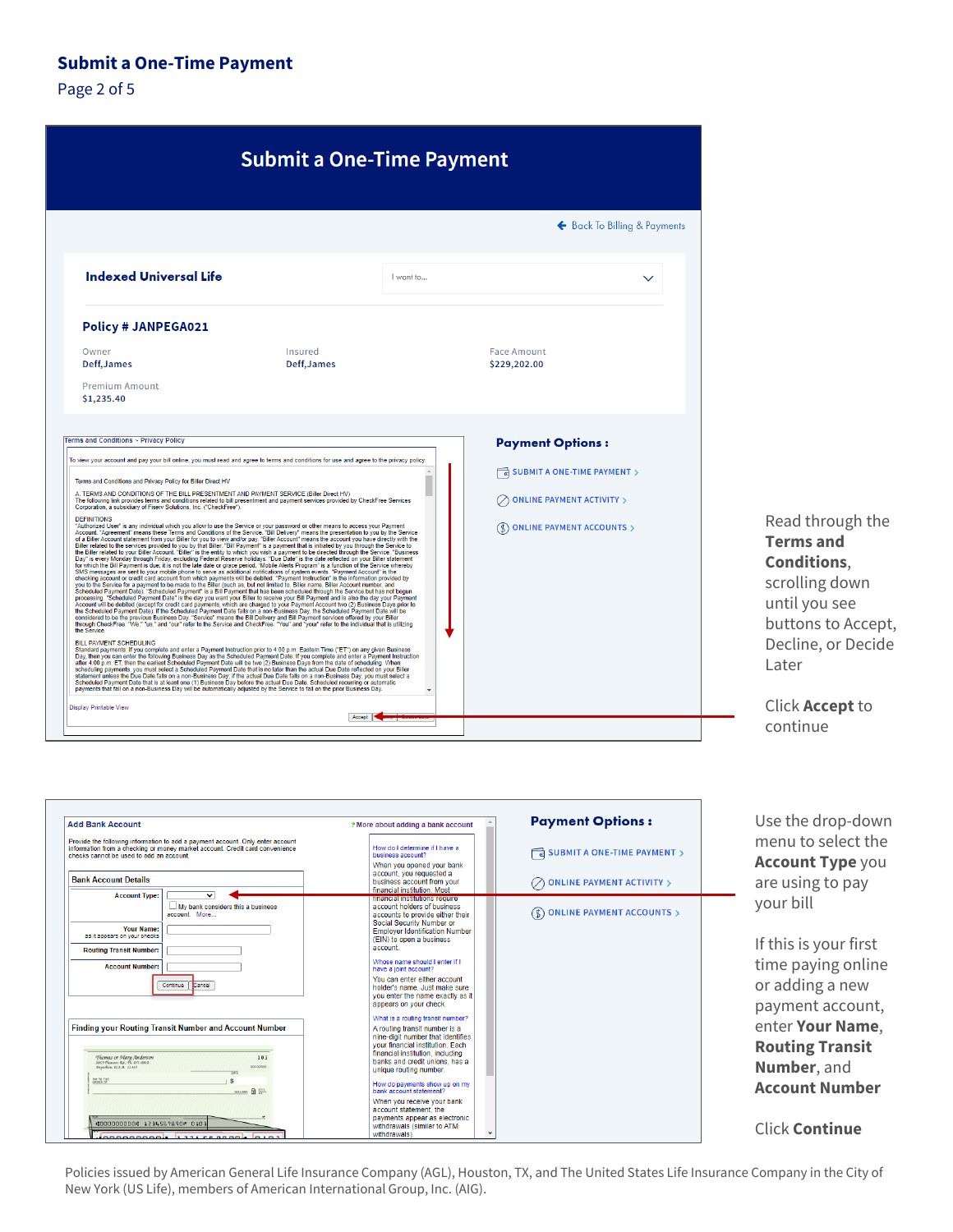Page 3 of 5



Confirm your bank account by entering your **Routing Transit Number** and **Account Number**  again

Click **OK** 



A confirmation message will display when a new payment account has been successfully added

Review the **Payment Amount**  and **Pay On** date, then click **Continue** 

 Policies issued by American General Life Insurance Company (AGL), Houston, TX, and The United States Life Insurance Company in the City of New York (US Life), members of American International Group, Inc. (AIG).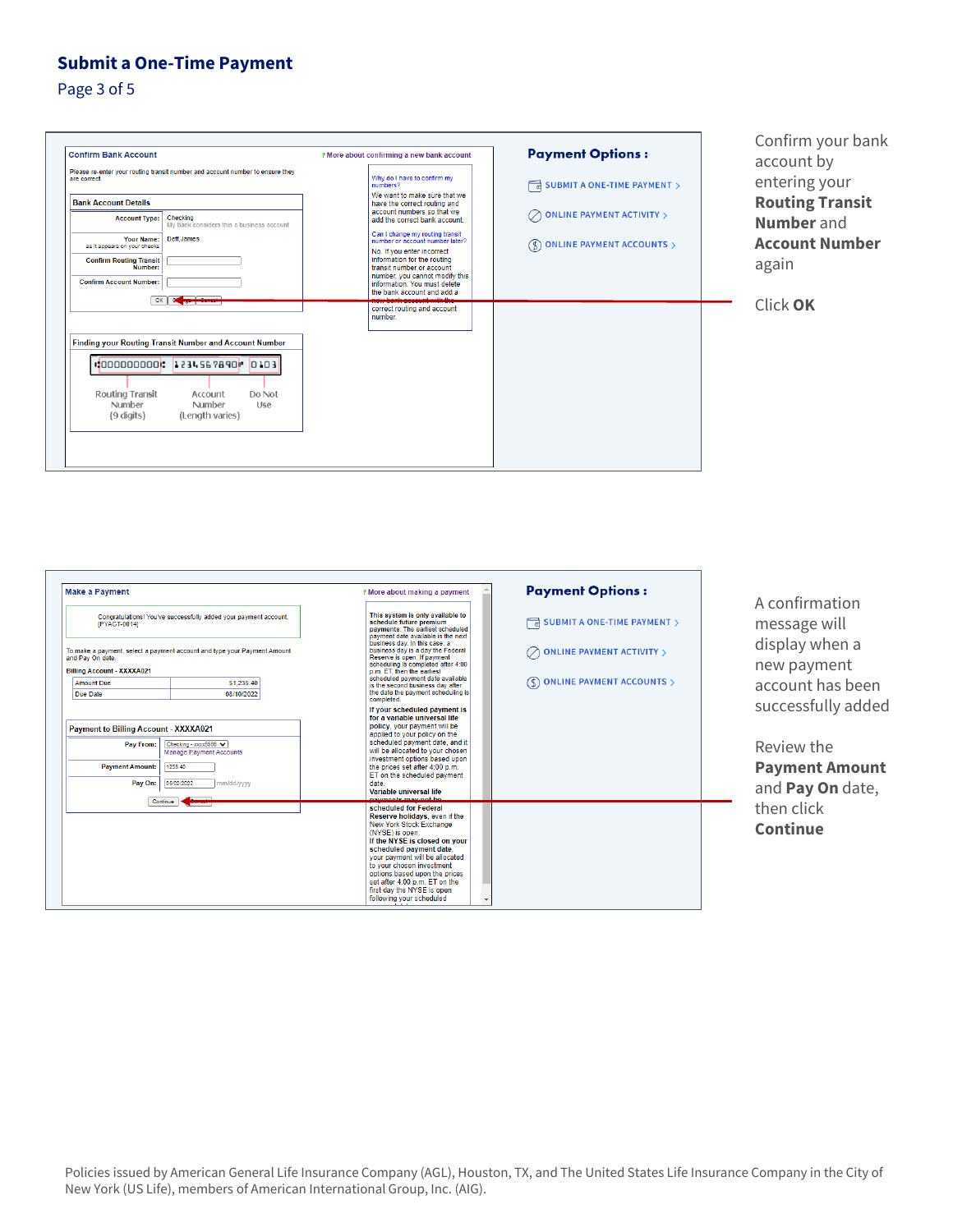Page 4 of 5

| <b>Preview Payment</b>                                                                  |                                                                          | ? More about previewing a payment                                                                                                                                                                                                                                  | <b>Payment Options:</b>                        |
|-----------------------------------------------------------------------------------------|--------------------------------------------------------------------------|--------------------------------------------------------------------------------------------------------------------------------------------------------------------------------------------------------------------------------------------------------------------|------------------------------------------------|
| Change to modify your payment information.<br><b>Billing Account - XXXXA021</b>         | Please review the payment information. Click Pay to make your payment or | Can I change the payment date,<br>account, or amount?                                                                                                                                                                                                              | SUBMIT A ONE-TIME PAYMENT >                    |
| <b>Amount Due</b>                                                                       | \$1,235.40                                                               | Yes. Click Change to modify the<br>payment information.                                                                                                                                                                                                            |                                                |
| <b>Due Date</b>                                                                         | 08/10/2022                                                               | What if I change my mind later<br>about this payment?                                                                                                                                                                                                              | <b>ONLINE PAYMENT ACTIVITY &gt;</b>            |
| Payment to Billing Account - XXXXA021<br>Pay From:<br><b>Payment Amount:</b><br>Pay On: | Checking - xxxx5566<br>\$1,235.40<br>05/02/2022                          | You can change or cancel a<br>future-dated payment until a<br>few days before the payment's<br>Pay On date. Future-dated<br>payments have a status of<br>Scheduled. If the payment has<br>any status other than<br>Scheduled, it cannot be<br>changed or canceled. | <b>ONLINE PAYMENT ACCOUNTS &gt;</b><br>$($ \$) |
| Pay                                                                                     | <b>Council</b>                                                           |                                                                                                                                                                                                                                                                    |                                                |
|                                                                                         |                                                                          |                                                                                                                                                                                                                                                                    |                                                |
|                                                                                         |                                                                          |                                                                                                                                                                                                                                                                    |                                                |
|                                                                                         |                                                                          |                                                                                                                                                                                                                                                                    |                                                |

## Review your payment information

Click **Pay** 

| Congratulations! You have successfully scheduled the following payment.<br><b>SUBMIT A ONE-TIME PAYMENT &gt;</b><br>ਰ<br>You can change or cancel this payment until it is time to process the payment.<br>$\equiv$ Print this page<br><b>Scheduled Payment to Billing Account - XXXXA021</b><br>Pay To<br>Pay From<br><b>Tracking ID</b><br><b>Status</b><br><b>Amount</b><br>$(6)$<br>05/02/2022<br>Checking - xxxx5566<br>\$1,235.40 22118-170243296.96 Scheduled<br>Billing Account - XXXXA021<br>Want to maximize your online experience?<br>Return to Payment Activity<br>There are easier ways to pay and be informed about your bills from American General<br>Life Insurance. Check your Manage Preferences and decide if any of them are right for<br>you! | <b>Payment Scheduled</b> |  | ? More about making a payment | <b>Payment Options:</b> |
|----------------------------------------------------------------------------------------------------------------------------------------------------------------------------------------------------------------------------------------------------------------------------------------------------------------------------------------------------------------------------------------------------------------------------------------------------------------------------------------------------------------------------------------------------------------------------------------------------------------------------------------------------------------------------------------------------------------------------------------------------------------------|--------------------------|--|-------------------------------|-------------------------|
|                                                                                                                                                                                                                                                                                                                                                                                                                                                                                                                                                                                                                                                                                                                                                                      |                          |  |                               |                         |
| <b>ONLINE PAYMENT ACTIVITY &gt;</b>                                                                                                                                                                                                                                                                                                                                                                                                                                                                                                                                                                                                                                                                                                                                  |                          |  |                               |                         |
|                                                                                                                                                                                                                                                                                                                                                                                                                                                                                                                                                                                                                                                                                                                                                                      |                          |  |                               |                         |
|                                                                                                                                                                                                                                                                                                                                                                                                                                                                                                                                                                                                                                                                                                                                                                      |                          |  |                               |                         |
| <b>ONLINE PAYMENT ACCOUNTS &gt;</b>                                                                                                                                                                                                                                                                                                                                                                                                                                                                                                                                                                                                                                                                                                                                  |                          |  |                               |                         |
|                                                                                                                                                                                                                                                                                                                                                                                                                                                                                                                                                                                                                                                                                                                                                                      | Pay On                   |  |                               |                         |
|                                                                                                                                                                                                                                                                                                                                                                                                                                                                                                                                                                                                                                                                                                                                                                      |                          |  |                               |                         |
|                                                                                                                                                                                                                                                                                                                                                                                                                                                                                                                                                                                                                                                                                                                                                                      |                          |  |                               |                         |
|                                                                                                                                                                                                                                                                                                                                                                                                                                                                                                                                                                                                                                                                                                                                                                      |                          |  |                               |                         |

A confirmation message will display when your payment has been successfully scheduled, and you will receive a confirmation email

> paid as of the day **Payments will reflect on the account** within 3 business days, but are considered submitted